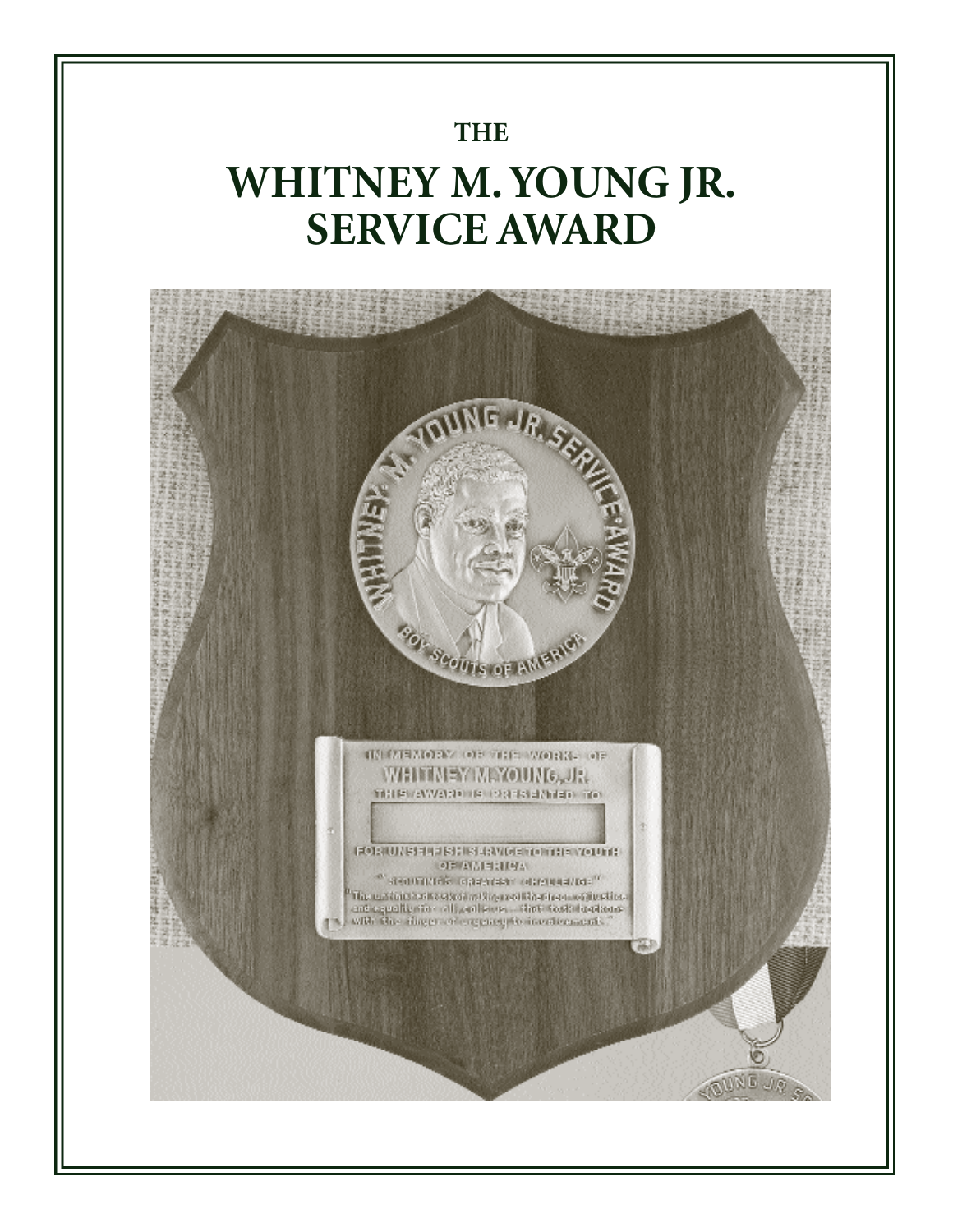**THE**

# **WHITNEY M. YOUNG JR. SERVICE AWARD**

#### **PURPOSE**

The purpose of the Whitney M. Young Jr. Service Award is to recognize outstanding services by an adult individual or an organization for demonstrated involvement in the development and implementation of Scouting opportunities for youth from rural or low-income urban backgrounds—this is in fulfillment of Dr. Young's dream of justice and equality for all.

#### **COUNCIL PROCEDURES**

- 1. Recipients are approved nationally through nomination by a local council. (Councils should use Whitney M. Young Jr. Service Award Nomination Form, No. 7-427. Copies may be obtained from the National Distribution Center, 2109 Westinghouse Boulevard, P.O. Box 7143, Charlotte, NC 28241-7143.)
- 2. The award is presented to people at all levels of the organization (executive board, district Scouters, unit personnel) and to people of all races and income levels.
- 3. The council's annual quota of awards shall not exceed the number of districts in the council. Emphasis is on being selective, with no intention that the full quota must be used every year. The quota is noncumulative.
- 4. The council president designates a committee to administer the award for the council. This may be a special Whitney M. Young Jr. Award committee or the council's advancement and recognition committee, Silver Beaver committee, or inner-city/rural advisory committee. The committee should include at least one person who is familiar with low-income urban and/or rural outre ach. The Scout executive or a designated staff member serves as adviser to the committee.
- 5. The committee screens, prioritizes, and selects worthy nominees. Nominations may be submitted to the committee by committee members, professional staff, or any other registered Scouter.
- 6. Nominations are then submitted by the local council to the Scoutreach Division at the national office. Please allow 60 days for review and consideration of approval by a national volunteer committee and delivery of the award. Approval should be received before the award is announced or presented.
- 7. Select a highly visible event with an appropriate ceremony to present the award. Council and district appreciation dinners, annual business meetings, testimonial dinners, or a major function that the recipient is associated with provide excellent settings for the award presentation.
- 8. The presentation might also involve other community agencies that are actively involved with rural or low-income urban outreach (such as the Urban League, for which Whitney Young served as national executive director).
- 9. Use the publicity kit that is sent to councils with each approved award. It contains press releases, a sample presentation outline, publication-quality photos, and information about Whitney Young.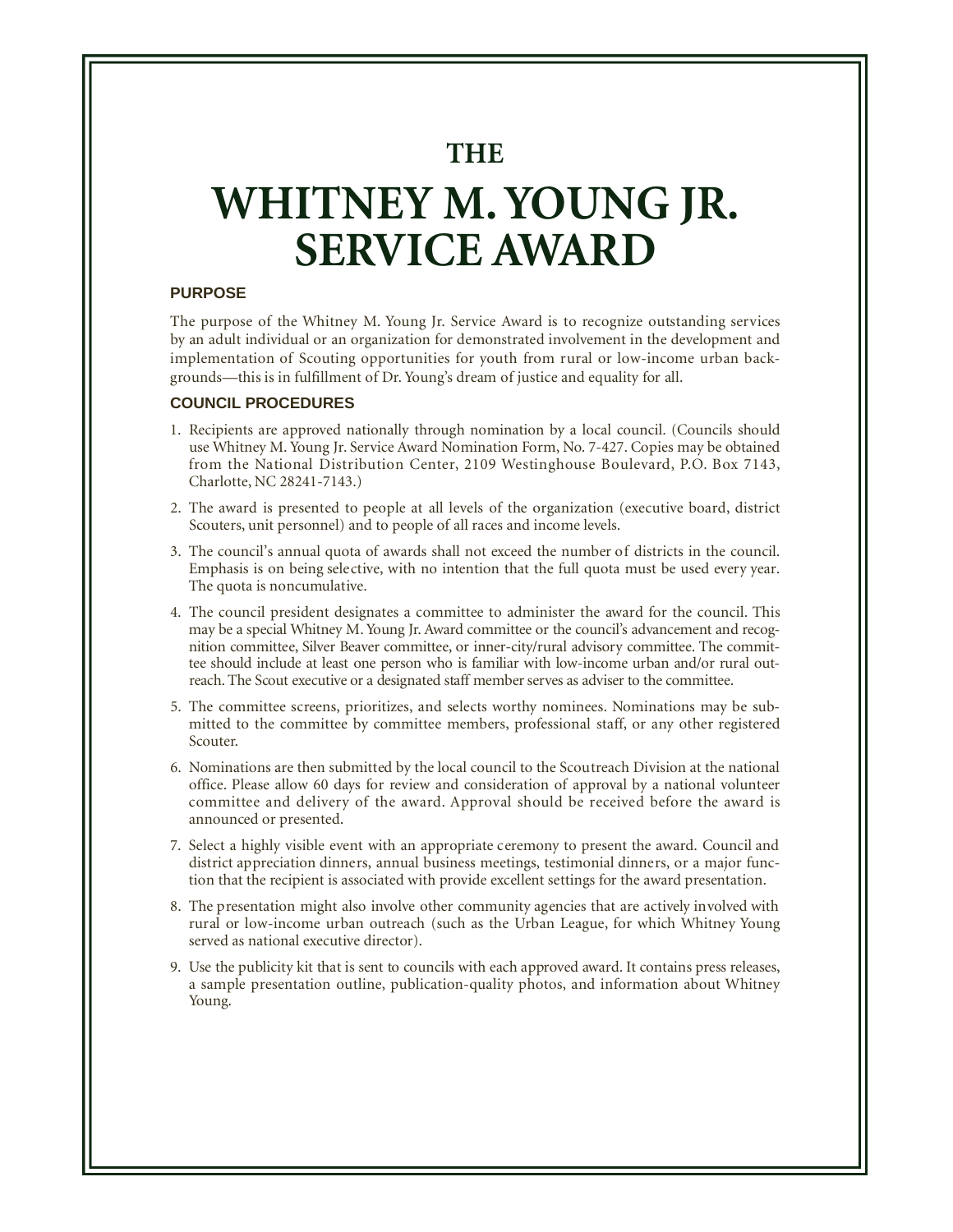### **NOMINATION FOR THE SERVICE AWARD**

|                                               |                                                                                                            | Name of council No. Council No. |                                                                                                                        |
|-----------------------------------------------|------------------------------------------------------------------------------------------------------------|---------------------------------|------------------------------------------------------------------------------------------------------------------------|
|                                               |                                                                                                            |                                 |                                                                                                                        |
| Boy Scouts of America,                        | <b>City</b>                                                                                                | State                           | Zip code                                                                                                               |
| We hereby nominate                            |                                                                                                            |                                 |                                                                                                                        |
|                                               |                                                                                                            |                                 |                                                                                                                        |
|                                               |                                                                                                            |                                 |                                                                                                                        |
|                                               |                                                                                                            |                                 |                                                                                                                        |
|                                               |                                                                                                            |                                 |                                                                                                                        |
|                                               |                                                                                                            |                                 |                                                                                                                        |
| Local council committee approval              |                                                                                                            |                                 |                                                                                                                        |
| Date                                          |                                                                                                            |                                 |                                                                                                                        |
|                                               |                                                                                                            |                                 |                                                                                                                        |
| approved the nominee as worthy of this award. |                                                                                                            |                                 |                                                                                                                        |
|                                               |                                                                                                            |                                 | <u> 1980 - John Stein, mars and de Britannie and de Britannie and de Britannie and de Britannie and de Britannie a</u> |
|                                               |                                                                                                            | Committee chair                 |                                                                                                                        |
|                                               |                                                                                                            | Scout executive                 |                                                                                                                        |
|                                               |                                                                                                            |                                 |                                                                                                                        |
|                                               | NOTE: Allow two months for national volunteer committee consideration,<br>approval, and delivery of award. |                                 |                                                                                                                        |
|                                               |                                                                                                            |                                 |                                                                                                                        |
|                                               |                                                                                                            |                                 |                                                                                                                        |
|                                               | <b>NATIONAL OFFICE USE</b>                                                                                 |                                 |                                                                                                                        |
|                                               | Approved by the Whitney M. Young Jr. Service Award<br>Committee:                                           |                                 |                                                                                                                        |
|                                               |                                                                                                            |                                 |                                                                                                                        |
|                                               |                                                                                                            |                                 |                                                                                                                        |
|                                               |                                                                                                            |                                 |                                                                                                                        |
|                                               | Staff adviser                                                                                              |                                 |                                                                                                                        |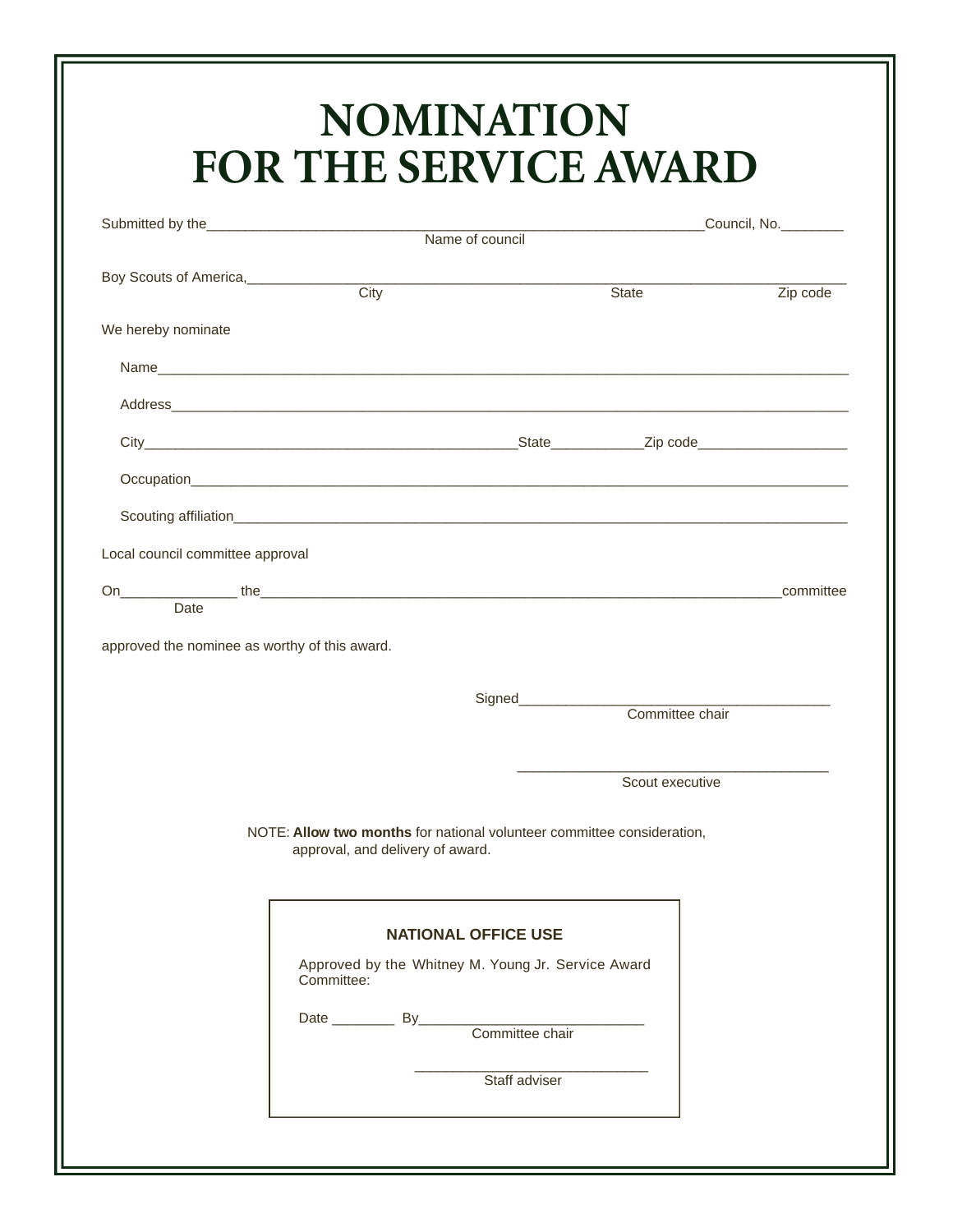### **REASONS FOR RECOMMENDING NOMINEE**

#### GUIDELINES FOR THE COMMITTEE SUBMITTING THE NOMINATION

The following are examples of the criteria,a combination of which might make a possible candidate for this recognition. They suggest what the nominating committee should be looking for. This list is not definitive, as there are many ways in which an outstanding contribution can be made to youth from rural or low-income urban backgrounds.

Give fa cts, dates, and offices held that show specific a ccomplishments of the nominee in contributing to Scouting for youth from **low-income** backgrounds. You also may include other services (activities in business, civic, religious, educational, service, other fields) that indirectly assisted in extending an opportunity to such youth.

NOTE: *Accomplishments* (quantitative and qualitative), as opposed to number of years of involvement, should be the more important criteria for receiving this award. For each criterion,please be specific as to how the candidate has influenced youth from low-income backgrounds and their communities.(A biography will not be accepted as a substitute for a completed application.)

#### CRITERIA

The nominee has made a significant contribution while acting as an advocate for rural or low-income urban people, encouraging outreach to improve their conditions, and sensitizing Scouting's and America's leadership to these conditions. The nominee

1. Actively served on the following committees or boards that promoted activities and services for low-income communities (urban or rural):

 $\_$  ,  $\_$  ,  $\_$  ,  $\_$  ,  $\_$  ,  $\_$  ,  $\_$  ,  $\_$  ,  $\_$  ,  $\_$  ,  $\_$  ,  $\_$  ,  $\_$  ,  $\_$  ,  $\_$  ,  $\_$  ,  $\_$  ,  $\_$  ,  $\_$  ,  $\_$  ,  $\_$  ,  $\_$  ,  $\_$  ,  $\_$  ,  $\_$  ,  $\_$  ,  $\_$  ,  $\_$  ,  $\_$  ,  $\_$  ,  $\_$  ,  $\_$  ,  $\_$  ,  $\_$  ,  $\_$  ,  $\_$  ,  $\_$  , \_\_\_\_\_\_\_\_\_\_\_\_\_\_\_\_\_\_\_\_\_\_\_\_\_\_\_\_\_\_\_\_\_\_\_\_\_\_\_\_\_\_\_\_\_\_\_\_\_\_\_\_\_\_\_\_\_\_\_\_\_\_\_\_\_\_\_\_\_\_\_\_\_\_\_\_\_\_\_\_\_\_\_\_\_\_\_\_\_\_\_\_\_\_\_\_ \_\_\_\_\_\_\_\_\_\_\_\_\_\_\_\_\_\_\_\_\_\_\_\_\_\_\_\_\_\_\_\_\_\_\_\_\_\_\_\_\_\_\_\_\_\_\_\_\_\_\_\_\_\_\_\_\_\_\_\_\_\_\_\_\_\_\_\_\_\_\_\_\_\_\_\_\_\_\_\_\_\_\_\_\_\_\_\_\_\_\_\_\_\_\_\_ \_\_\_\_\_\_\_\_\_\_\_\_\_\_\_\_\_\_\_\_\_\_\_\_\_\_\_\_\_\_\_\_\_\_\_\_\_\_\_\_\_\_\_\_\_\_\_\_\_\_\_\_\_\_\_\_\_\_\_\_\_\_\_\_\_\_\_\_\_\_\_\_\_\_\_\_\_\_\_\_\_\_\_\_\_\_\_\_\_\_\_\_\_\_\_\_

2. Extended Scouting opportunities to youth of low-income communities (urban or rural) in the following ways:

 $\_$  ,  $\_$  ,  $\_$  ,  $\_$  ,  $\_$  ,  $\_$  ,  $\_$  ,  $\_$  ,  $\_$  ,  $\_$  ,  $\_$  ,  $\_$  ,  $\_$  ,  $\_$  ,  $\_$  ,  $\_$  ,  $\_$  ,  $\_$  ,  $\_$  ,  $\_$  ,  $\_$  ,  $\_$  ,  $\_$  ,  $\_$  ,  $\_$  ,  $\_$  ,  $\_$  ,  $\_$  ,  $\_$  ,  $\_$  ,  $\_$  ,  $\_$  ,  $\_$  ,  $\_$  ,  $\_$  ,  $\_$  ,  $\_$  , \_\_\_\_\_\_\_\_\_\_\_\_\_\_\_\_\_\_\_\_\_\_\_\_\_\_\_\_\_\_\_\_\_\_\_\_\_\_\_\_\_\_\_\_\_\_\_\_\_\_\_\_\_\_\_\_\_\_\_\_\_\_\_\_\_\_\_\_\_\_\_\_\_\_\_\_\_\_\_\_\_\_\_\_\_\_\_\_\_\_\_\_\_\_\_\_ \_\_\_\_\_\_\_\_\_\_\_\_\_\_\_\_\_\_\_\_\_\_\_\_\_\_\_\_\_\_\_\_\_\_\_\_\_\_\_\_\_\_\_\_\_\_\_\_\_\_\_\_\_\_\_\_\_\_\_\_\_\_\_\_\_\_\_\_\_\_\_\_\_\_\_\_\_\_\_\_\_\_\_\_\_\_\_\_\_\_\_\_\_\_\_\_  $\_$  ,  $\_$  ,  $\_$  ,  $\_$  ,  $\_$  ,  $\_$  ,  $\_$  ,  $\_$  ,  $\_$  ,  $\_$  ,  $\_$  ,  $\_$  ,  $\_$  ,  $\_$  ,  $\_$  ,  $\_$  ,  $\_$  ,  $\_$  ,  $\_$  ,  $\_$  ,  $\_$  ,  $\_$  ,  $\_$  ,  $\_$  ,  $\_$  ,  $\_$  ,  $\_$  ,  $\_$  ,  $\_$  ,  $\_$  ,  $\_$  ,  $\_$  ,  $\_$  ,  $\_$  ,  $\_$  ,  $\_$  ,  $\_$  ,

3. Assisted the local council executive board and district committee(s) in the recruitment of key leadership as follows:

 $\_$  ,  $\_$  ,  $\_$  ,  $\_$  ,  $\_$  ,  $\_$  ,  $\_$  ,  $\_$  ,  $\_$  ,  $\_$  ,  $\_$  ,  $\_$  ,  $\_$  ,  $\_$  ,  $\_$  ,  $\_$  ,  $\_$  ,  $\_$  ,  $\_$  ,  $\_$  ,  $\_$  ,  $\_$  ,  $\_$  ,  $\_$  ,  $\_$  ,  $\_$  ,  $\_$  ,  $\_$  ,  $\_$  ,  $\_$  ,  $\_$  ,  $\_$  ,  $\_$  ,  $\_$  ,  $\_$  ,  $\_$  ,  $\_$  ,  $\_$  ,  $\_$  ,  $\_$  ,  $\_$  ,  $\_$  ,  $\_$  ,  $\_$  ,  $\_$  ,  $\_$  ,  $\_$  ,  $\_$  ,  $\_$  ,  $\_$  ,  $\_$  ,  $\_$  ,  $\_$  ,  $\_$  ,  $\_$  ,  $\_$  ,  $\_$  ,  $\_$  ,  $\_$  ,  $\_$  ,  $\_$  ,  $\_$  ,  $\_$  ,  $\_$  ,  $\_$  ,  $\_$  ,  $\_$  ,  $\_$  ,  $\_$  ,  $\_$  ,  $\_$  ,  $\_$  ,  $\_$  ,  $\_$  ,  $\_$  ,  $\_$  ,  $\_$  ,  $\_$  ,  $\_$  ,  $\_$  ,  $\_$  ,  $\_$  ,  $\_$  ,  $\_$  ,  $\_$  ,  $\_$  ,  $\_$  ,  $\_$  ,  $\_$  ,  $\_$  ,  $\_$  ,  $\_$  ,  $\_$  ,  $\_$  ,  $\_$  ,  $\_$  ,  $\_$  ,  $\_$  ,  $\_$  ,  $\_$  ,  $\_$  ,  $\_$  ,  $\_$  ,  $\_$  ,  $\_$  ,  $\_$  ,  $\_$  ,  $\_$  ,  $\_$  ,  $\_$  ,  $\_$  ,  $\_$  ,  $\_$  ,  $\_$  ,  $\_$  ,  $\_$  ,  $\_$  ,  $\_$  ,  $\_$  ,  $\_$  ,  $\_$  ,  $\_$  ,  $\_$  ,  $\_$  ,  $\_$  ,  $\_$  ,  $\_$  ,  $\_$  ,  $\_$  ,  $\_$  ,  $\_$  ,  $\_$  ,  $\_$  ,  $\_$  ,  $\_$  ,  $\_$  ,  $\_$  ,  $\_$  ,  $\_$  ,  $\_$  ,  $\_$  ,  $\_$  ,  $\_$  ,  $\_$  ,  $\_$  ,  $\_$  ,  $\_$  ,  $\_$  ,

 $\_$  ,  $\_$  ,  $\_$  ,  $\_$  ,  $\_$  ,  $\_$  ,  $\_$  ,  $\_$  ,  $\_$  ,  $\_$  ,  $\_$  ,  $\_$  ,  $\_$  ,  $\_$  ,  $\_$  ,  $\_$  ,  $\_$  ,  $\_$  ,  $\_$  ,  $\_$  ,  $\_$  ,  $\_$  ,  $\_$  ,  $\_$  ,  $\_$  ,  $\_$  ,  $\_$  ,  $\_$  ,  $\_$  ,  $\_$  ,  $\_$  ,  $\_$  ,  $\_$  ,  $\_$  ,  $\_$  ,  $\_$  ,  $\_$  ,  $\_$  ,  $\_$  ,  $\_$  ,  $\_$  ,  $\_$  ,  $\_$  ,  $\_$  ,  $\_$  ,  $\_$  ,  $\_$  ,  $\_$  ,  $\_$  ,  $\_$  ,  $\_$  ,  $\_$  ,  $\_$  ,  $\_$  ,  $\_$  ,  $\_$  ,  $\_$  ,  $\_$  ,  $\_$  ,  $\_$  ,  $\_$  ,  $\_$  ,  $\_$  ,  $\_$  ,  $\_$  ,  $\_$  ,  $\_$  ,  $\_$  ,  $\_$  ,  $\_$  ,  $\_$  ,  $\_$  ,  $\_$  ,  $\_$  ,  $\_$  ,  $\_$  ,  $\_$  ,  $\_$  ,  $\_$  ,  $\_$  ,  $\_$  ,  $\_$  ,  $\_$  ,  $\_$  ,  $\_$  ,  $\_$  ,  $\_$  ,  $\_$  ,  $\_$  ,  $\_$  ,  $\_$  ,  $\_$  ,  $\_$  ,  $\_$  ,  $\_$  ,  $\_$  ,  $\_$  ,  $\_$  ,  $\_$  ,  $\_$  ,  $\_$  ,  $\_$  ,  $\_$  ,  $\_$  ,  $\_$  ,  $\_$  ,  $\_$  ,  $\_$  ,  $\_$  ,  $\_$  ,  $\_$  ,  $\_$  ,  $\_$  ,  $\_$  ,  $\_$  ,  $\_$  ,  $\_$  ,  $\_$  ,  $\_$  ,  $\_$  ,  $\_$  ,  $\_$  ,  $\_$  ,  $\_$  ,  $\_$  ,  $\_$  ,  $\_$  ,  $\_$  ,  $\_$  ,  $\_$  ,  $\_$  ,  $\_$  ,  $\_$  ,  $\_$  ,  $\_$  ,  $\_$  ,  $\_$  ,  $\_$  ,  $\_$  ,  $\_$  ,  $\_$  ,  $\_$  ,  $\_$  ,  $\_$  ,  $\_$  ,  $\_$  ,  $\_$  ,  $\_$  ,

4. Participated in the development of volunteer leadership in low-income areas (urban or rural). Describe.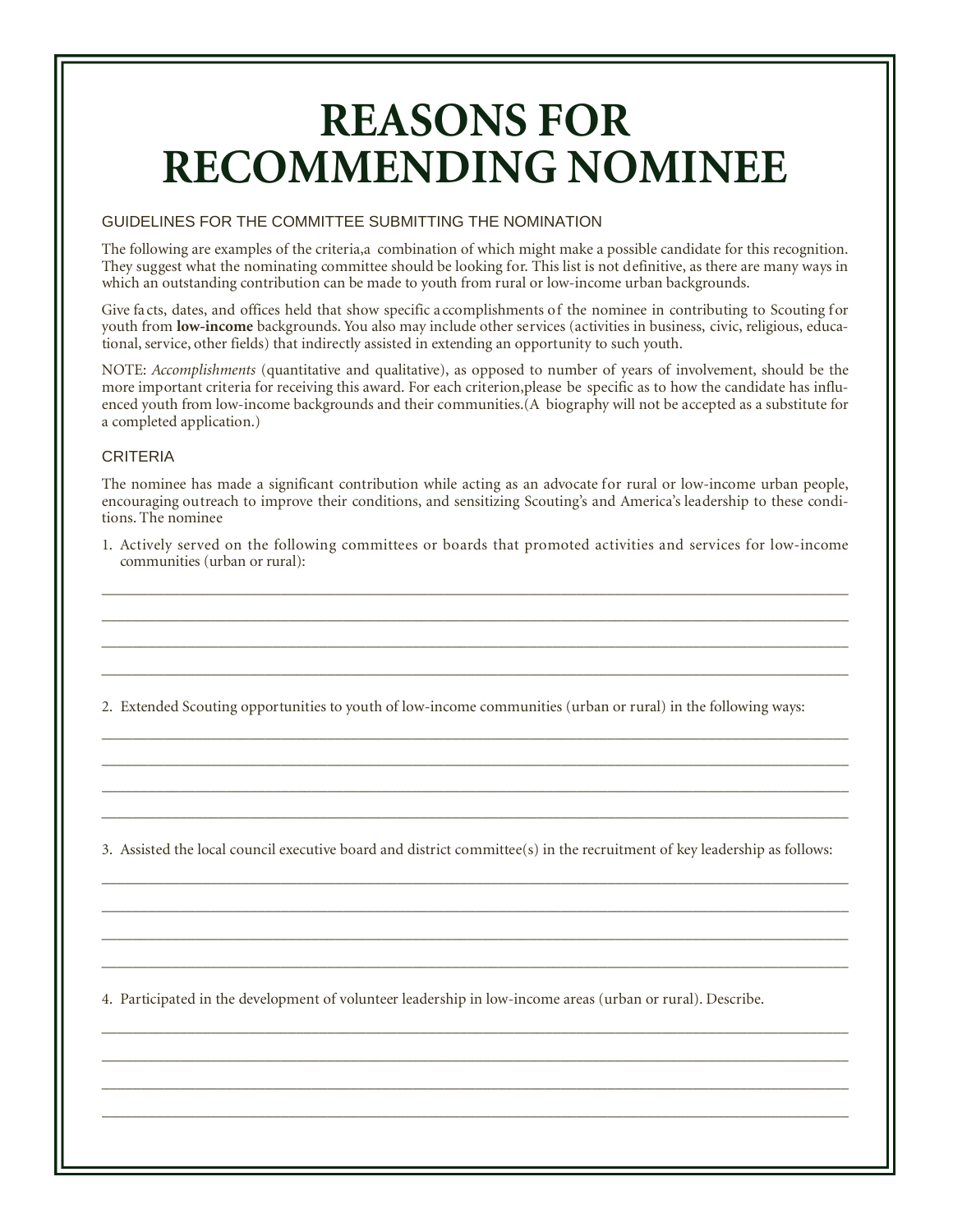5. Responded to hands-on activities at summer camp, community service projects, or other activities of special help to people in low-income areas (urban or rural). Describe.

6. Caused greater comprehension of the uses of Scouting in organizations that serve far-reaching rural or low-income urban communities. Explain how.

7. Created better understanding of the application of the aims and ideals of Scouting in low-income communities (urban or rural). Explain how.

8. Gave leadership in promoting Scouting for all youth regardless of race, religion, economic background, or creed. Helped others understand how to make Scouting operations meaningful to people in rural or low-income urban areas, including outreach and organization methods. Describe.

9. Provided, through achievements and deeds, a civic and charitable role model for Scouts, Venturers, and Scouters. Describe.

10. Gave leadership to funding, training, methods development, and/or other administrative support necessary to make Scouting effective in low-income communities (urban or rural). Explain.

11. Describe other involvement.

(If more space is needed, please add extra sheets.)